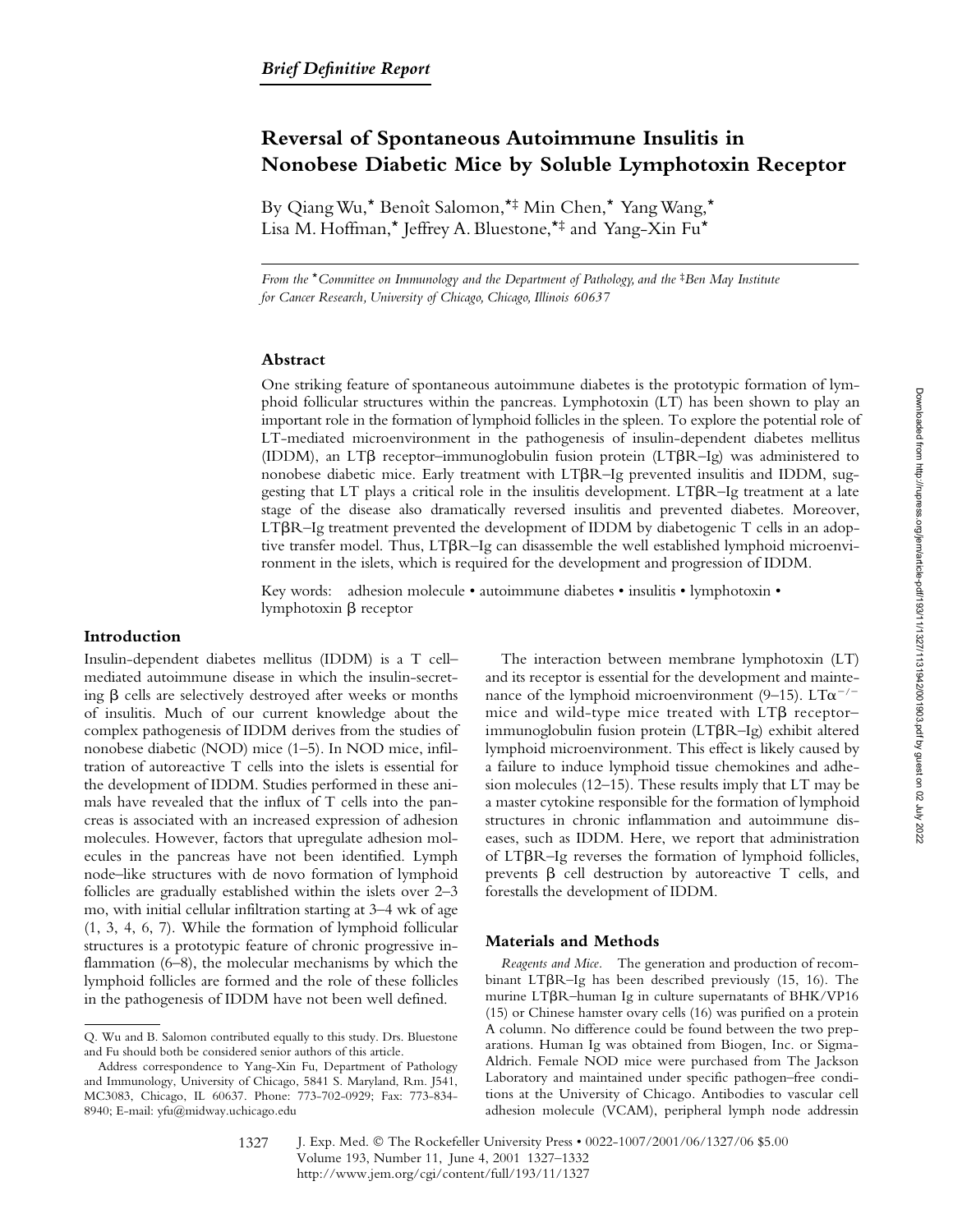(PNAd; MECA 79), mucosal addressin cell adhesion molecule 1 (MAdCAM-1; MECA367), B220, CD4 (GK1.5), CD8 (3.155), and CD11c (N418) were purchased from PharMingen.

*LT*-*R–Ig Treatment and Measurement of Blood Glucose.* NOD mice were given 100  $\mu$ g of LT $\beta$ R-Ig or human Ig intraperitoneally once per week for 3 wk or as indicated. The glucose concentration in blood obtained from a tail vein was measured using SureStep® strips (Johnson and Johnson). Diabetes was monitored by levels of blood glucose. Animals were considered diabetic after two consecutive measurements of  $\geq$ 250 mg/dl of glucose.

*Adoptive Transfer.* Recipient NOD mice (7–9 wk) were irradiated with 6 Gy (199 rads/min) using a 137Cs irradiator. 2 h later, the mice were injected intravenously with  $2 \times 10^7$  splenocytes from diabetic NOD mice in 0.2 ml of PBS, followed by intraperitoneal injection with 100 µg of LT $\beta$ R-Ig, anti-MAdCAM-1, or control human Ig.

*Histology and Immunohistochemistry.* Pancreatic tissue was collected 10 d after the last LTBR-Ig treatment. Hematoxylin and eosin staining was performed on  $6-\mu m$  sections of 10% formalinfixed tissue. Infiltration into islets was examined microscopically and counted by a third party pathologist. Sections were prepared on multiple levels, and 20–40 randomly chosen islets per mouse were semiquantitatively classified according to the severity of insulitis: moderate and severe insulitis are defined to be less or more than half of the structure was infiltrated, respectively. Additionally, some of the pancreata and spleen were frozen at  $-70^{\circ}$ C in OCT compound for immunohistology. 6- $\mu$ m cryostat sections were incubated with rat antibodies to CD3 (L363–29B), VCAM, PNAd (MECA 79), MAdCAM-1 (MECA367), B220, CD4 (GK1.5), CD8 (3.155), hamster antibody to CD11c (N418), or species- and isotype-specific nonreactive control mAbs overnight at 4<sup>o</sup>C. The next day, room temperature incubation with biotinylated rabbit anti–rat or goat anti–hamster secondary antibody (Vector Laboratories) for 30 min was followed by a 1-h incubation with streptavidin–horseradish peroxidase complex (Vector Laboratories).

## **Results**

Prevention of Diabetes by the Administration of LT $\beta$ R-Ig. Typically, 65–75% of untreated NOD mice in our colony develop IDDM by 25 wk. To study the role of membrane LT at an early stage of the disease, 3–4-wk-old NOD female mice were treated weekly with  $LT\beta R$ –Ig (100  $\mu$ g/wk) for  $3$  wk. Only one of the NOD mice treated with  $LT\beta R$ -Ig developed IDDM by 32 wk, while 67% of the NOD mice treated with control Ig developed IDDM by 26 wk (Fig. 1 A). To study whether LT $\beta$ R-Ig treatment reduced IDDM after the initial phase, female NOD mice were treated with the soluble receptor at 6–7 wk of age, a time when many islets are infiltrated with autoreactive T cells. Treatment with  $LT\beta R$ -Ig at this time similarly prevented the development of IDDM, while the majority of control mice developed the disease by 25 wk (Fig. 1 B). These results suggest that LT is essential for the early development of IDDM.

Previous studies have shown that  $CD4+CD25+$  regulatory cells control spontaneous autoimmune diabetes, even at late stages, by limiting the destructive infiltrate in the islets (17). We previously reported that both  $B7^{-/-}$  mice and  $CD28^{-/-}$  NOD mice exhibited severe insulitis and accelerated disease as a consequence of a reduced number of these suppressor cells (17, 18). To study whether LT was



Figure 1. LTBR-Ig treatment prevents diabetes in young NOD mice. Young NOD mice  $(n = 10)$  3–4 (A) and 6–7 wk of age (B), were treated intraperitoneally with  $LT\beta R-Ig$  or control human Ig for 3 wk. (C) Young  $CD28^{-/-}$  NOD mice ( $n = 5$  per group) of 3 wk of age were treated intraperitoneally with LTBR-Ig or PBS for 4 wk. Incidence of diabetes was evaluated at weekly intervals.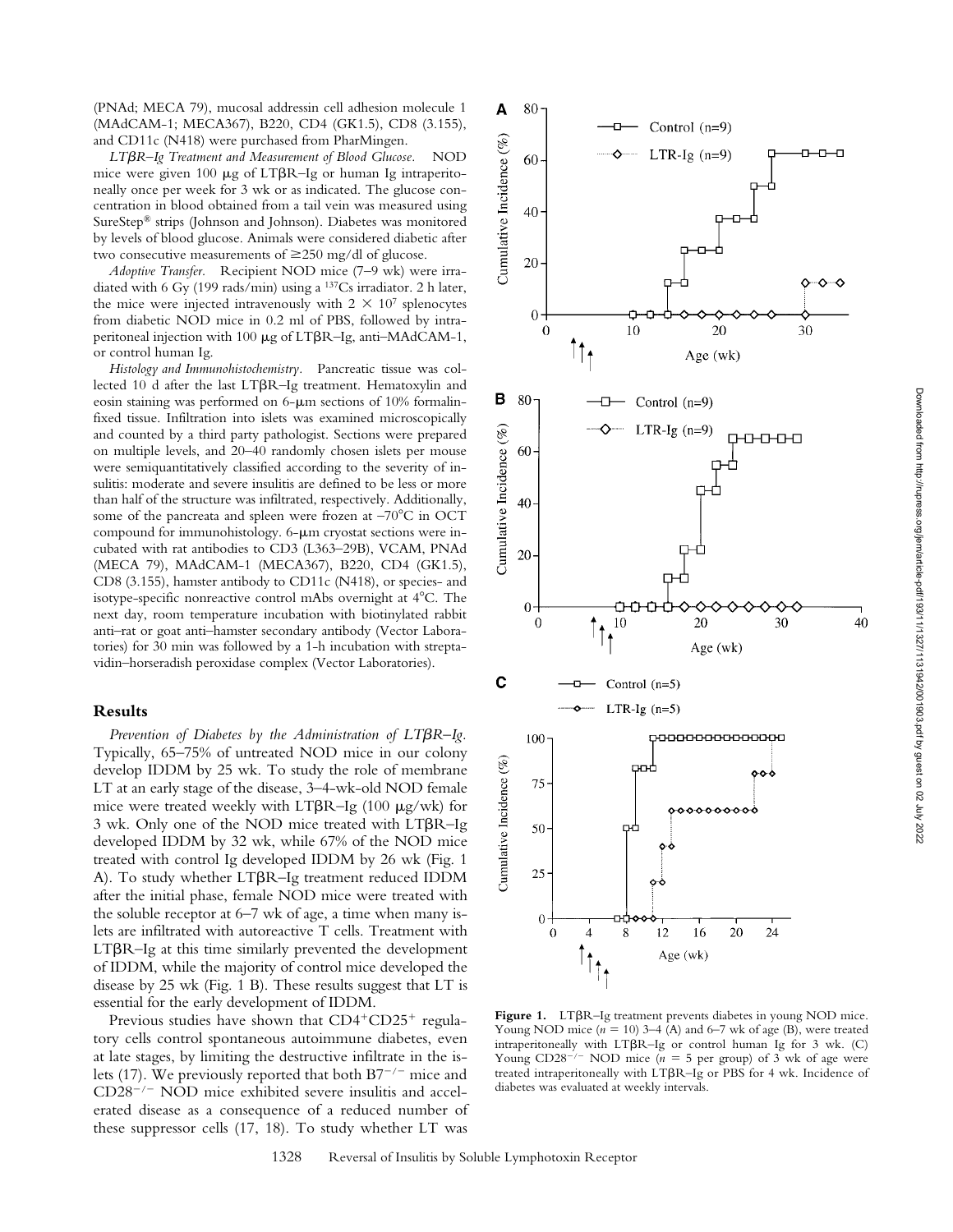functioning by altering this regulatory T cell subset, CD28<sup>-/-</sup> NOD mice, deficient in CD4<sup>+</sup>CD25<sup>+</sup> T cells, were treated weekly with LT $\beta$ R-Ig or control Ig for 4 wk starting at 3 wk of age and examined for disease incidence. All of the control mice developed IDDM by 11 wk of age, similar to the time course observed in previous experiments. In contrast, there was a delay in disease onset in the LTBR-Ig-treated mice. In fact, some of the mice were free of IDDM for an additional 10–13 wk (Fig. 1 C). Similar retarded diabetes was found in  $CD28^{-/-}$  NOD mice that were only treated twice with the fusion protein beginning at the ages of 4 and 5 wk. However, the number of  $CD4+CD25+$  T cells in the spleens of LT $\beta$ R-Ig-treated mice remained comparable with that in the control group (data not shown). Therefore, these results suggest a critical role for LT in the development of IDDM in this accelerated model (Fig. 1 C), which is independent of CD28 and cannot be attributed to the  $CD4+CD25+T$  cell pathway.

*Reversal of Islet Destruction by Preexisting Diabetic T Cells Using LT* $\beta$ *R–Ig.* By 10 wk, most islets in NOD mice show severe infiltration by autoreactive T cells, accompanied by early signs of islet cell destruction. Very few reagents have been shown to block the development of IDDM at this late stage (5, 19). To determine whether the effect of LTBR-Ig could prevent the development of IDDM at this late phase, 10-wk-old NOD mice were similarly treated weekly with LT $\beta$ R–Ig over 3 wk. None of the LTBR-Ig-treated NOD mice became diabetic, whereas most of control NOD mice developed IDDM by  $25$  wk (Fig. 2 A). To study whether  $LT\beta R$ -Ig treatment just retarded the development of IDDM for a few more days or had a prolonged protection, we extended our observation up to 38 wk and found that none of the  $LT\beta R-$ Ig-treated NOD mice became diabetic. More astonishingly, two doses of LT $\beta$ R–Ig blocked the development of diabetes in 85% of prediabetic NOD mice (11/13) treated as late as 14 wk of age, a time point when some NOD mice (two mice from each group) were already diabetic, with nearly all the islets attacked by autoreactive T cells (Fig. 2 B). Only 15% (2/13) of prediabetic mice treated with LTβR–Ig developed IDDM at 20 wk of age, whereas most of the control Ig–treated group (63%) developed IDDM by 18 wk of age. These findings suggest that LT also plays an important role in the late phases of the disease. However, treatment failed to reverse IDDM in the mice that were already diabetic at the time of treatment.

The transfer of splenocytes from diabetic NOD mice into irradiated NOD recipient results in diabetes within a few weeks, due to acute infiltration of donor autoreactive T cells into islets. To further address whether the administration of LTBR-Ig can prevent diabetogenic T cells from destroying islet cells, splenocytes from diabetic NOD mice were transferred into irradiated NOD recipients treated with a single dose of LTBR-Ig. The development of IDDM in these irradiated mice was prevented (Fig. 2 C). These results support a model wherein the use of  $LT\beta R$ –Ig can prevent the development of IDDM mediated by preexisting autoreactive T cells in the circulation.



Figure 2. LTBR-Ig treatment blocks autoreactive T cell-mediated islet destruction. (A) NOD (10 wk of age) female mice  $(n = 10)$  were given weekly intraperitoneal injection of 100  $\mu$ g of LT $\beta$ R–Ig or human Ig for 3 wk. (B) NOD (14 wk of age) female mice were given weekly intraperitoneal injection of 100  $\mu$ g of LT $\beta$ R-Ig (*n* = 13) or human Ig  $(n = 8)$  for only 2 wk. Blood glucose levels were checked weekly after the end of treatment (A and B). (C) Sublethally irradiated NOD female mice (10 mice per group at 7–9 wk of age) were injected intravenously with  $2 \times 10^7$  splenocytes from mice with diabetes and treated with a single intraperitoneal injection of  $100 \mu$ g of LT $\beta$ R–Ig or human Ig. Blood glucose levels were checked weekly starting 1 wk after adoptive transfer.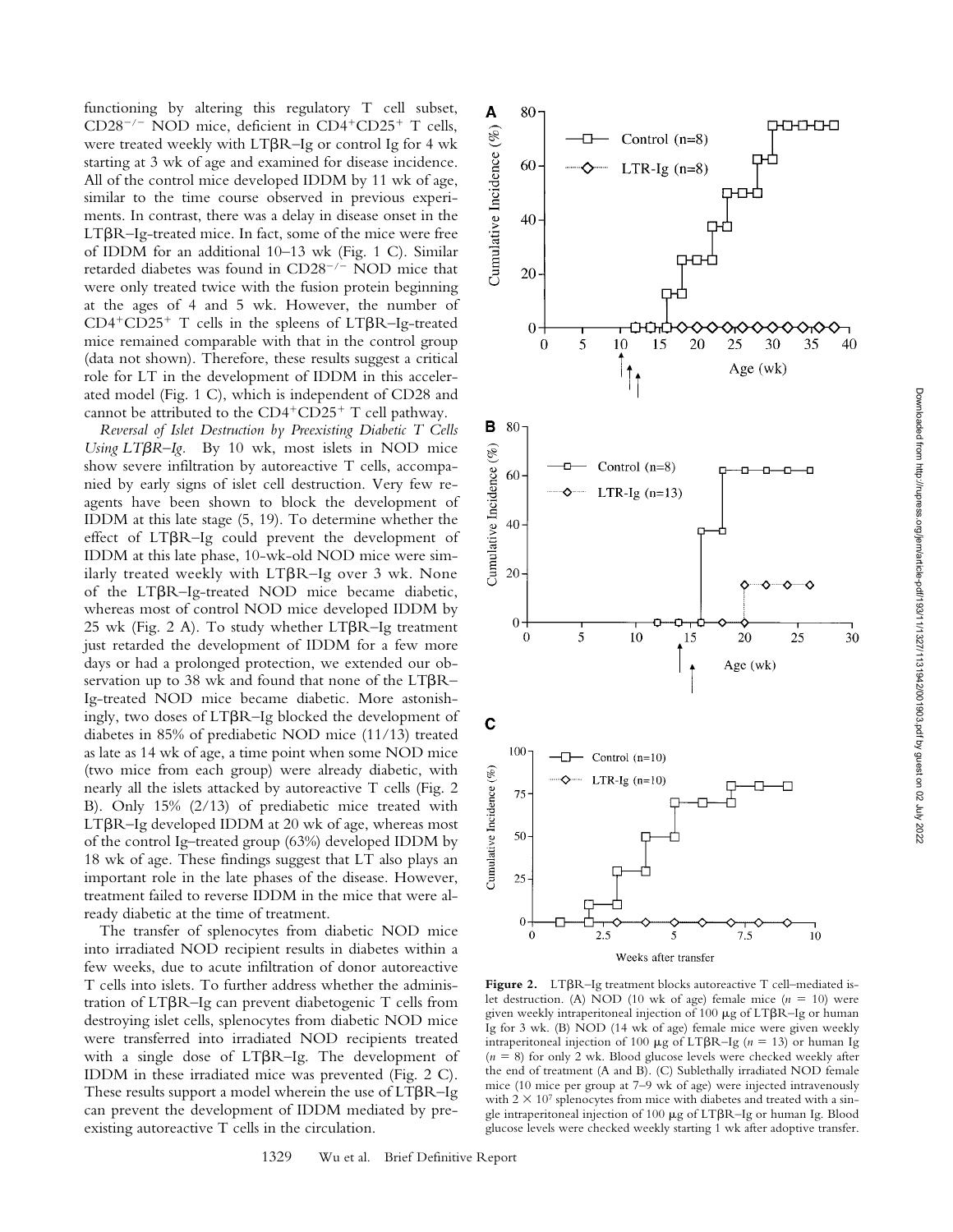Prevention and Resolution of Insulitis after LT $\beta R$ -Ig Ther*apy.* One striking feature of IDDM in NOD mice is the prototypic formation of lymphoid follicular structures within the pancreas. The profound blockade of different stages of IDDM by LT $\beta$ R-Ig treatment may be attributed to the reduction or even reversal of LT-mediated lymphoid structures in the pancreas. To test this, 3–4- or 10 wk-old NOD mice were treated weekly with  $LT\beta R$ -Ig and control Ig for 3 wk. 10 d after the end of treatment, the pancreata were collected for hematoxylin and eosin staining. As seen in Fig. 3, the number with destructive insulitis and its severity was greatly reduced in both treated groups of mice during the inductive phase (Fig. 3 A). The percentage of islets in an early treated group of mice displaying overall infiltration with formation of lymphoid structures (28.4%) was considerably lower than that observed in the control mice (70.1%; Fig. 3 B). In NOD mice treated at the late stage (10 wk), only 15% of islets developed insulitis, and 3% of those showed the formation of lymphoid structure inside  $\beta$  cells by 14 wk. In contrast, 82% of the corresponding control group demonstrated insulitis and 69% exhibited severe insulitis (Fig. 3 B). The data also demonstrated that the number and scope of infiltrating cells in  $LT\beta R$ –Ig-treated mice at the age of 14 wk was reduced far below the level of untreated mice at the age of 8–9 wk (before the treatment). These results indicate that  $LT\beta R$ -Ig treatment not only prevents but also resolves the formation of lymphoid structures in the pancreas. The data also reveal that the infiltration of inflammatory cells and the development of lymphoid follicles may be a dynamic process and can be reversed once the influx of cells is blocked.



 $\blacksquare$  <50% islet damaged □ Peripheral infiltration  $\square > 50\%$  islet damaged

 $Con-3/4w$ 

 $Tx-3/4w$ 

 $Con-10w$ 

Figure 3. Reversal of insulitis by LT $\beta R$ –Ig treatment. (a) 4- (A and B) or 10-wk-old (C and D) NOD mice were treated with control Ig (A and C) or LT $\beta$ R-Ig (B and D) for 3 wk. The pancreata were collected 10 d after the end of treatment, and the sections were stained by hematoxylin and eosin. Representative fields (most common fields) are shown. (b) Individual islets from four mice per group were scored for insulitis at 8 or 14 wk, respectively.

 $Tx-10w$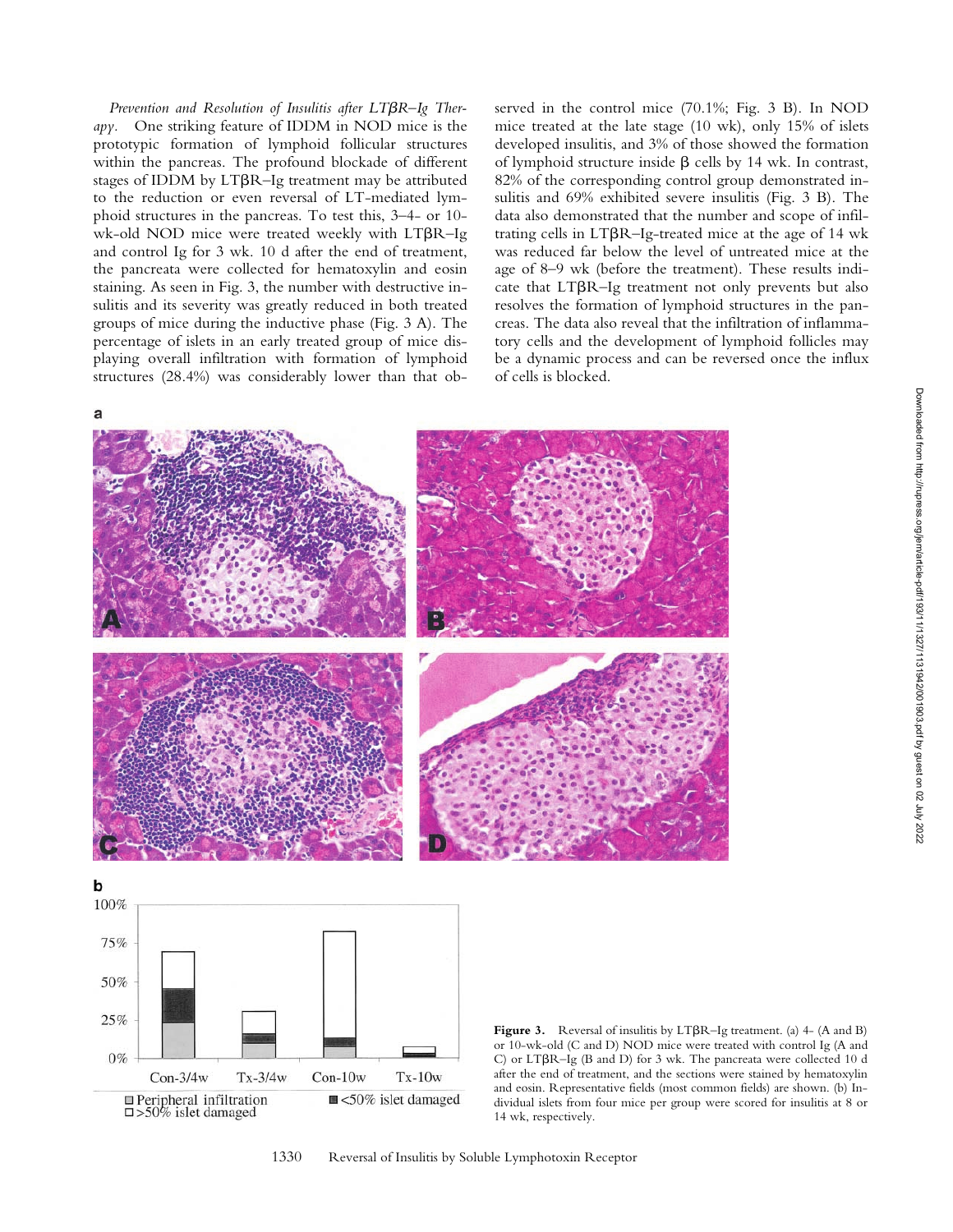# **Discussion**

Our study demonstrates that the treatment of NOD mice with LT $\beta$ R-Ig can be effective at blocking both the initiation and effector phases of diabetes. More importantly, such treatment reverses insulitis and prevents the formation of lymphoid follicles, even when insulitis is well established and diabetogenic T cells are clearly present. Such treatment at either early or late stage has prolonged the protection, suggesting that short-term treatment with  $LT\beta R$ -Ig could significantly alter the course of IDDM. Several possible mechanisms may be associated with this treatment. First, as both LT and LIGHT bind LT $\beta$ R in vitro, these effects may arise from blockage of LIGHT signaling. LIGHT is a costimulatory molecule through its receptor, herpes virus entry mediator, that has been shown to promote T cell proliferation and IFN- $\gamma$  production (20). Its biological activity in vivo, however, has not been well defined. Further dissection of the role of LIGHT is difficult due to the lack of reagents that effectively block LIGHT activity in vivo. Anti- $LT\beta$  antibody has an extremely short half-life of 1 d, while the half-life of  $LT\beta R$ –Ig is 7 d (16). Second,  $LT$  may be a critical cytokine for the development of the  $CD4+CD25+$ T cells that regulate autoimmunity. Although LTBR-Ig inhibited the development of the disease in the  $CD4+CD25+$ cell–reduced CD28 knockout NOD mice, there was no increase in the number of regulatory T cells in the spleen during or after treatment. There was also no increase of  $CD4+CD25+$  cells in wild-type NOD mice after treatment. Thus, it appears unlikely that the effects of  $LT\beta R$ –Ig treatment are mediated through CD4<sup>+</sup>CD25<sup>+</sup> T cells.

The most likely mechanism by which  $LT\beta R$ -Ig prevents the development of IDDM is through LT-mediated expression of adhesion molecules and chemokines and the formation of lymphoid tissues (9–15). Compared with other adhesion molecules, such as VCAM-1 and PNAd, the expression of MAdCAM-1 is more closely associated with the development of insulitis. In fact, treatment of NOD mice with anti–MAdCAM-1 antibody (MECA367) alone can reduce insulitis and prevent the development of IDDM (21). Interestingly, both LT $\beta$ R-Ig and anti-LT $\beta$ antibody can very efficiently block the expression of MAd-CAM-1 in the spleen (12, 13). We found that the expression of MAdCAM-1 in the pancreas and spleen was readily reduced after the administration of LTBR-Ig. To directly test whether blocking MAdCAM-1 can prevent the migration of autoreactive T cells, NOD mice that received T cells from diabetic mice were treated with anti–MAd-CAM-1 (MECA367) antibody. Such treatment could prevent or retard the development of IDDM (data not shown). Together, these data suggest that LT-mediated adhesion molecules, such as MAdCAM-1, are at least partially responsible for the development of IDDM. It is possible that the expression of MAdCAM-1 and other adhesion molecules is required for the formation of insulitis or lymphoid follicles in the pancreas. It has been proposed recently that the expression of membrane LT is required for the formation of large lymphoid follicles in the islets of B

lymphocyte chemokine–mediated transgenic mice (8). We have previously showed that the migration of dendritic cells into the spleen is impaired in LTBR-Ig-treated mice (15). It is possible that the chemokines and adhesion molecules reduced by  $LT\beta R$ -Ig treatment slow the influx of inflammatory cells into the pancreas. In this study, we demonstrated that LTBR-Ig reduced the formation of lymphoid follicles and even reversed severe insulitis in NOD mice. Taken together, these data suggest that LTmediated microenvironment is essential for the development of lymphoid structure that is required for the development of IDDM.

The generation of a genetic defect of the LT gene in NOD mice is another potential model that could be used to address the role of LT in the development of IDDM. Several disadvantages to this model exist, however. First, intercrossing of the NOD mice with  $LT\alpha^{-/-}$  mice to retain a defect in both LT and the MHC loci is an impractical task, as the locus of LT is very close to that of MHC class II, which is a key genetic locus for the development of IDDM. Second,  $LT\alpha^{-/-}$  mice lack organized lymph nodes, which may be critical for the development of IDDM by itself. Such compound defects may complicate the interpretation of the results. On the other hand, the use of soluble receptor has several advantages. We can correlate different phases of the disease with the timing of administration of fusion protein. Long-term impact after the termination of treatment can be readily assessed.

Resolution of severe insulitis by LTBR-Ig treatment suggests that the migration of inflammatory cells into the islets is a dynamic process in which these cells may constantly move in and out of the target tissue. Interference with this dynamic process may reduce inflammation, which prevents further activation of autoreactive T cells and tissue damage. Interestingly, alteration of the LT-mediated microenvironment by LT $\beta$ R-Ig is a transient effect that ends once the treatment is terminated. For example, the expression of splenic MAdCAM-1 and the development of B cell follicles was gradually restored 4–5 wk after the termination of LTBR–Ig treatment. Thus, the observation that short-term LTBR-Ig treatment has a profound and prolonged impact on islet destruction may provide a new avenue for the study of pathogenesis and for the treatment of this disease or other autoimmune diseases. In the future, it will be interesting to explore whether LT $\beta$ R-Ig treatment may prevent islet cell rejection by autoreactive or alloreactive T cells.

We thank Jennifer Arcella, Lesley Rhee, and Shihong Li for their expert technical support. We also thank the National Cell Culture Center for the generation of LT $\beta R$ -Ig using its bioreactor.

This research was supported in part by Biogen, Inc., National Institutes of Health grants, and Juvenile Diabetes Foundation International (1-2000-875). Y.-X. Fu is a recipient of a clinical investigator award (AI01431). J.A. Bluestone, B. Salomon, and some of the research were supported by the Juvenile Diabetes Foundation as part of the JDFI Islet Transplant Center at University of Chicago and University of Minnesota.